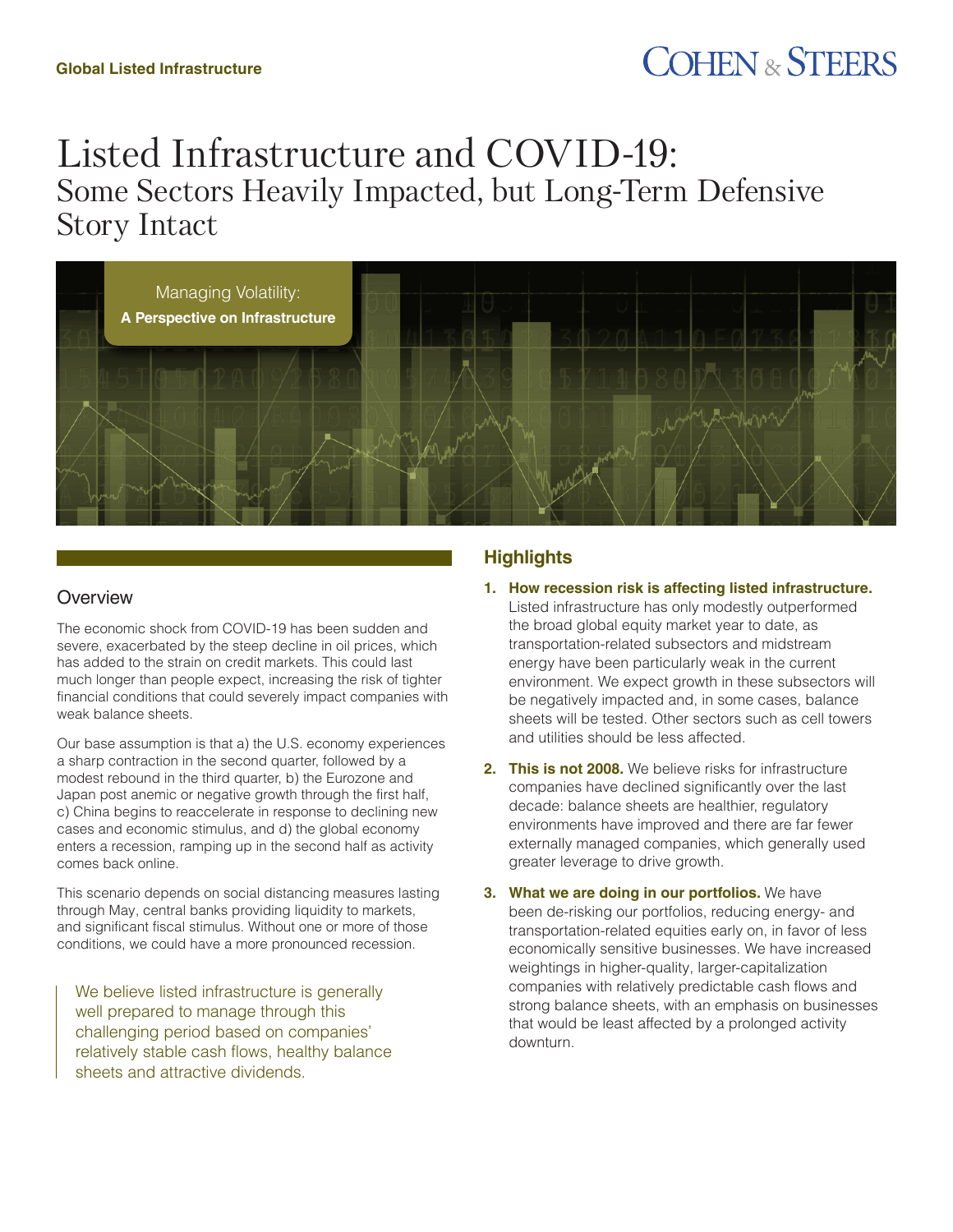# **How Recession Risk Is Affecting Listed Infrastructure**

**Airports:** With flight schedules being trimmed globally, airlines are anticipating a substantial decline in revenue in the next several months. Airport operators will experience reduced revenues from lower takeoff and landing fees, airport movement charges and retail sales (the latter generally contributing 25–50% of total revenues). In some regions, governments are asking airports to cut landing fees and gate use requirements. Differences in balance sheet strength and liquidity vary significantly by company, with some, such as those based in Mexico, operating with low leverage or in net cash positions, while others (particularly those in Europe) have higher leverage.

**Toll roads:** Travel restrictions and the slowdown in activity levels have directly impacted toll roads. Government policies could further weigh on certain companies in the short term. In China, for instance, the government has suspended tolls on roads, bridges and tunnels. Financial positioning varies by country and company, and we are focusing on those businesses that can withstand an extended adverse impact on traffic volumes.

**Railways:** Freight rail operators are contending with lower shipping volumes due to reduced economic activity. For some North American companies, this could also include a reduction in crude oil shipments by rail. Lockdown efforts to slow the spread of COVID-19 are likewise impacting passenger rail traffic in other regions, such as Japan. However, both freight and passenger railways benefit from relatively strong balance sheet and liquidity positions today.

**Midstream energy:** The steep decline in crude oil prices is forcing producers to curtail output, raising concerns about midstream energy throughput volumes and contract/counterparty risk. The commodity price weakness has had the most significant impact on gathering and processing midstream companies, which have assets closer to the wellhead. This is particularly impacting companies with assets in basins outside the Permian, where extraction costs are generally higher.



## **EXHIBIT 1: Listed Infrastructure and Social Distancing**

**At March 17, 2020.** Source: Cohen & Steers.

The views and opinions presented above are as of the date of publication and are subject to change without notice. The mention of specific sectors is not a recommendation or solicitation to buy, sell or hold a particular security and should not be relied upon as investment advice. Bucket weights based on the FTSE Global Core Infrastructure 50/50 Index. Diversified sector (1% of the index) not categorized. See pages 6–7 for index definitions and additional disclosures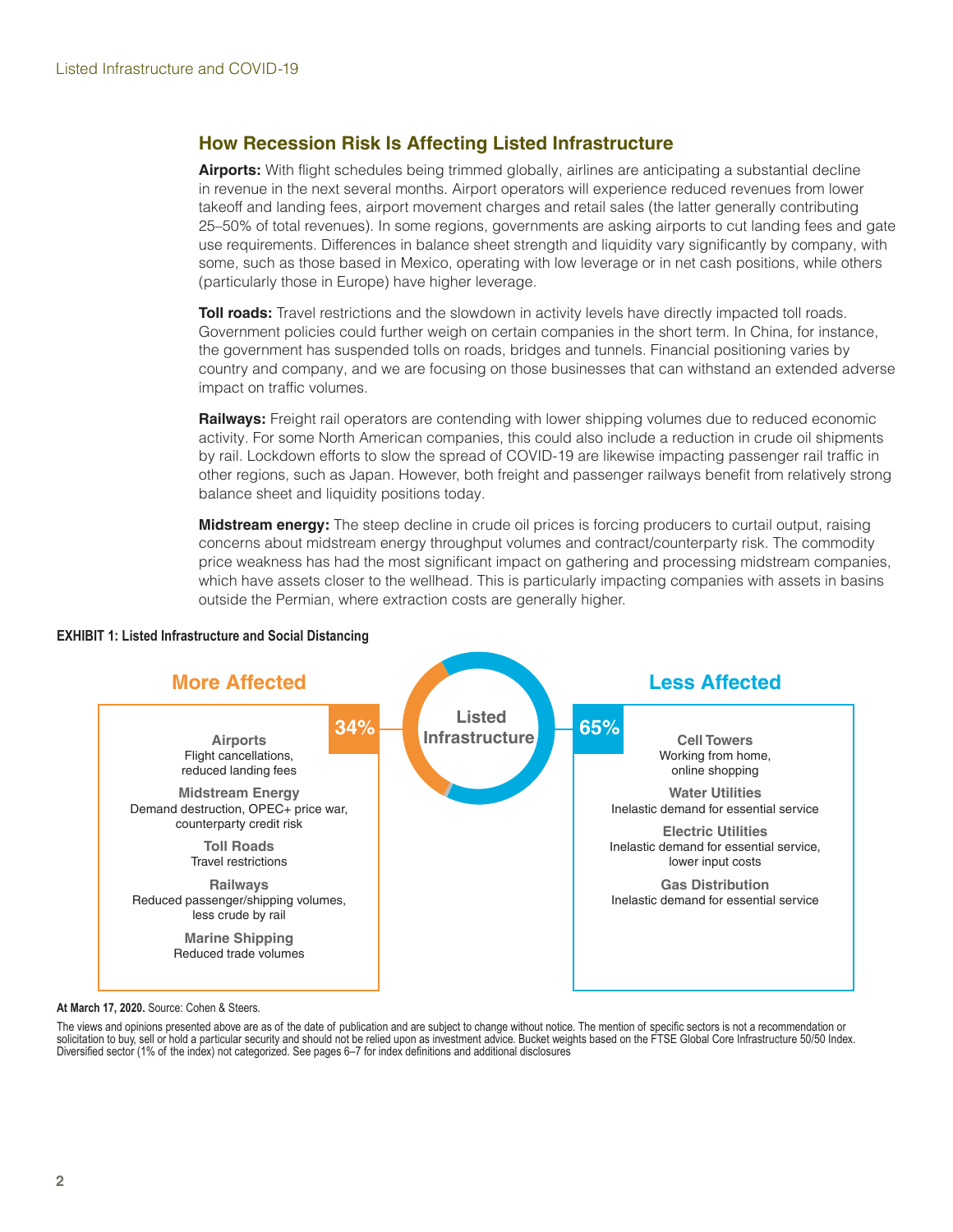**Towers:** Cell towers should continue to see solid secular demand due to rapid growth in data usage with the adoption of social distancing policies such as working/learning from home. However, tower companies could see some impact in the short term from slower decision-making on capital spending by wireless carriers.

**Utilities:** Regardless of the strength of the economy, people will continue to heat their homes, take showers, turn on their lights and watch television. Water, electric and gas utilities should all enjoy fairly stable demand for their services. For certain gas and electric utilities, commodity price weakness may even be a near-term positive, given a potential lag in customer rate adjustments.

# **This Is Not 2008**

**A healthier underlying economy and accommodative policies.** Though we expect the near-term economic disruption to be significant, this slowdown is not driven by typical recession triggers: economic overheating and monetary policy tightening. Contrasting with the incremental easing measures enacted in 2008, central banks and governments are pushing forward with aggressive monetary and fiscal offsets to help limit the damage. For example, the Federal Reserve has cut the fed funds rate to zero, has promised \$700 billion in bond purchases and has established a lending facility to provide liquidity to the short-term commercial debt market, helping to ease strains in overnight lending. Central banks in other countries have implemented similarly substantive measures to combat the sudden strain on credit markets.

**Reduced leverage and stronger balance sheets.** Many infrastructure companies have meaningfully strengthened their balance sheets over the last decade and, in our view, are largely in a better position to manage through a downturn. For instance, European utilities were forced to recapitalize following the global financial crisis. Likewise, after oil prices slumped in 2015–16, midstream energy companies adopted new operating and financing models that focused on maintaining stronger balance sheets, with less reliance on capital markets to fund growth projects.

**Fewer externally managed investment vehicles.** These publicly traded companies contract out management functions, which frequently resulted in conflicts of interests, governance issues and excessive reliance on debt to fuel growth. Today's owner/operators generally have better alignment of interests with shareholders and have more efficient capital allocation. .

# **What We Are Doing in Our Portfolios**

- **Focusing on less economically sensitive sectors:** In general, we have taken a more conservative approach with our portfolios in recent weeks, reducing our exposure to sectors levered to economic growth.
- **Positive communications infrastructure thesis remains intact:** Tower companies have predictable cash flow profiles (long-term contracts with tenants who typically renew leases at a 98–99% rate), steep barriers to entry and well-defined growth prospects.
- **Adding selectively to utilities:** We have selectively increased our weighting in utilities. In particular, we favor water utilities, which benefit from relatively strong growth and attractive environmental profiles. While we have increased electric utility positions, we remain underweight the sector due to regulatory and political risks and less attractive relative valuations. We also remain underweight gas distribution companies, although we see a near-term opportunity in Japanese gas utilities, which should enjoy better margins due to sharply lower input costs, as the fees they charge customers are regulated and only periodically subject to adjustment.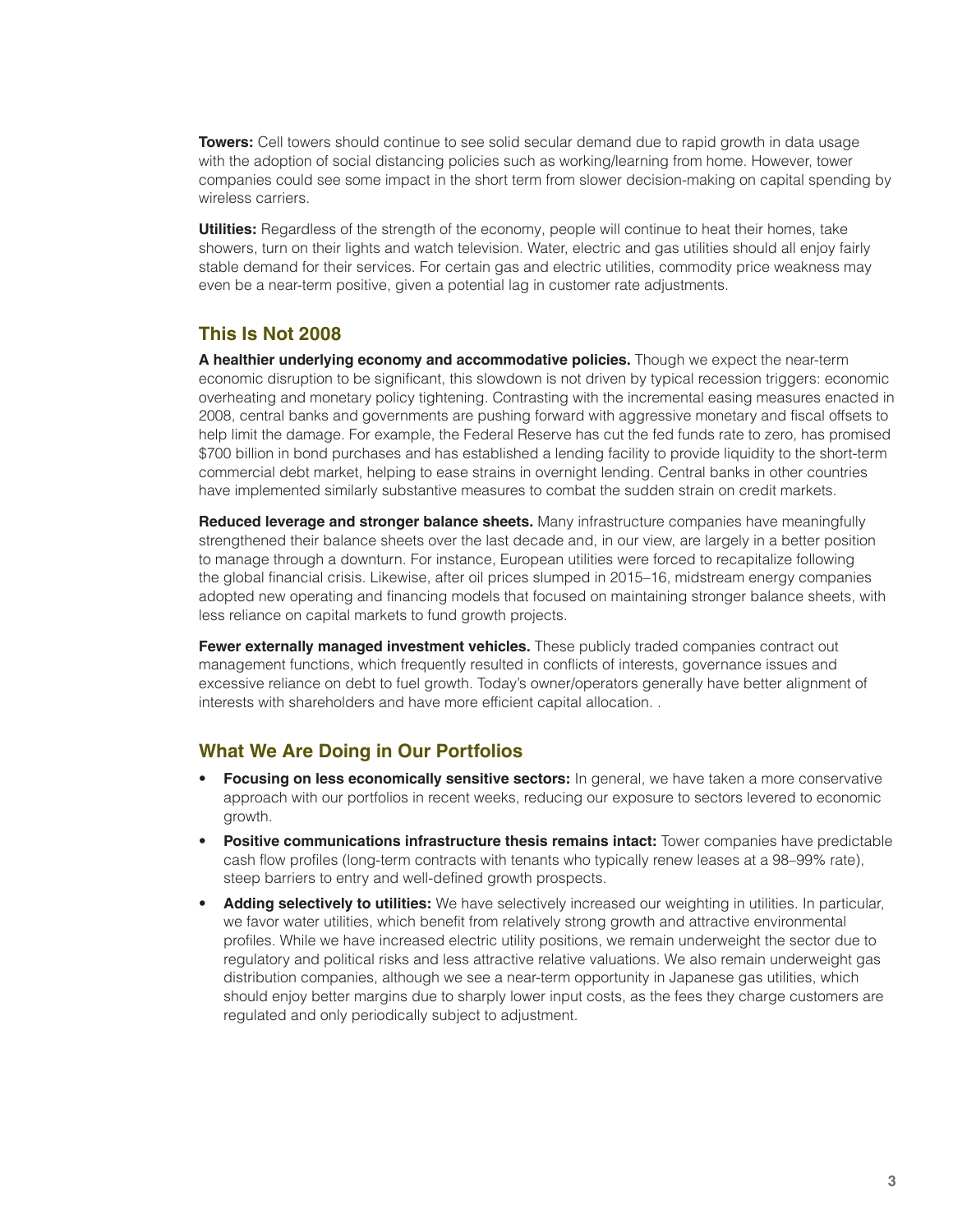- **• Midstream energy to remain challenged, although energy storage is a potential opportunity:** In recent months, we have been reducing our midstream energy weighting based on our view that consistently lower energy commodity prices would weaken pipeline customers' financial and credit profiles. The challenged energy supply/demand balance was further weakened by the breakdown of OPEC+ negotiations, as well as by the demand destruction caused by the COVID-19–driven activity slowdown. In this context, we favor larger-capitalization diversified midstream companies with strong balance sheet and liquidity profiles. Those that are further downstream (refinery-linked and storage businesses) may benefit from low energy prices and can have inflation-protected contracts. With oil production in many shale basins unprofitable at current prices, we continue to monitor counterparty credit risk, and we have minimized exposure to companies with perceived liquidity issues and debt refinancing risks.
- **• Cautious on transportation infrastructure given the potential for an extended activity slowdown.** We remain underweight European airports based on the severe fundamental and financial impact of reduced air travel. Although we believe freight rails represent an attractive long-term investment, we have moved to an underweight position given out updated expectation of continued weakness in freight volumes and we have similarly reduced our exposure to Japanese passenger rails. We continue to maintain an underweight in marine ports.

# **What Should Listed Infrastructure Investors Do?**

Over the long term, listed infrastructure has been an effective portfolio diversifier, historically delivering equity-like returns that have been especially resilient in challenging economic environments. Demand for services in many sectors is inelastic, cash flows are relatively predictable, and dividend yields are attractive.

Historically, contracted revenues and inelastic demand have led to relatively stable cash flows for infrastructure, even in periods of economic stress, such as during the 2008 global financial crisis (Exhibit 2).

### **EXHIBIT 2: Infrastructure Cash Flows Have Been Relatively Consistent, Even in 2008** Annual Cash Flow Growth



**At March 17, 2020.** Source: FTSE, MSCI and FactSet.

Data quoted represents past performance, which is no guarantee of future results. There is no guarantee that any historical trend illustrated above will be repeated in the future, and there is no way to predict precisely when such a trend will begin. There is no guarantee that any market forecast or investment objective set forth in this presentation will be realized. An investor cannot invest directly in an index and index performance does not reflect the deduction of any fees, expenses or taxes. Annual Earnings Before Interest, Taxes, Depreciation and Amortization (EBITDA) growth percentage is calculated as a weighted average of all constituents in the index; exclusions are applied to constituents with EBITDA growth of +/- 200%. Global Listed Infrastructure is represented by the FTSE Global Core Infrastructure 50/50 Net Tax Index. The index was officially launched on March 31, 2015, however back tested holdings data is available from the index provider starting on December 18, 2012; holdings at that time are held static for periods prior to that date. Global Equities are represented by the MSCI World Index. Holdings data is only available from the index provider starting June 30, 2010, holdings at that time are held static for periods prior to that date. Our total return framework conservatively assumes no multiple expansion. Standard deviation is a measure of the dispersion of a set of data from its mean. The more spread apart the data, the higher the deviation. See pages 6–7 for index definitions and additional disclosures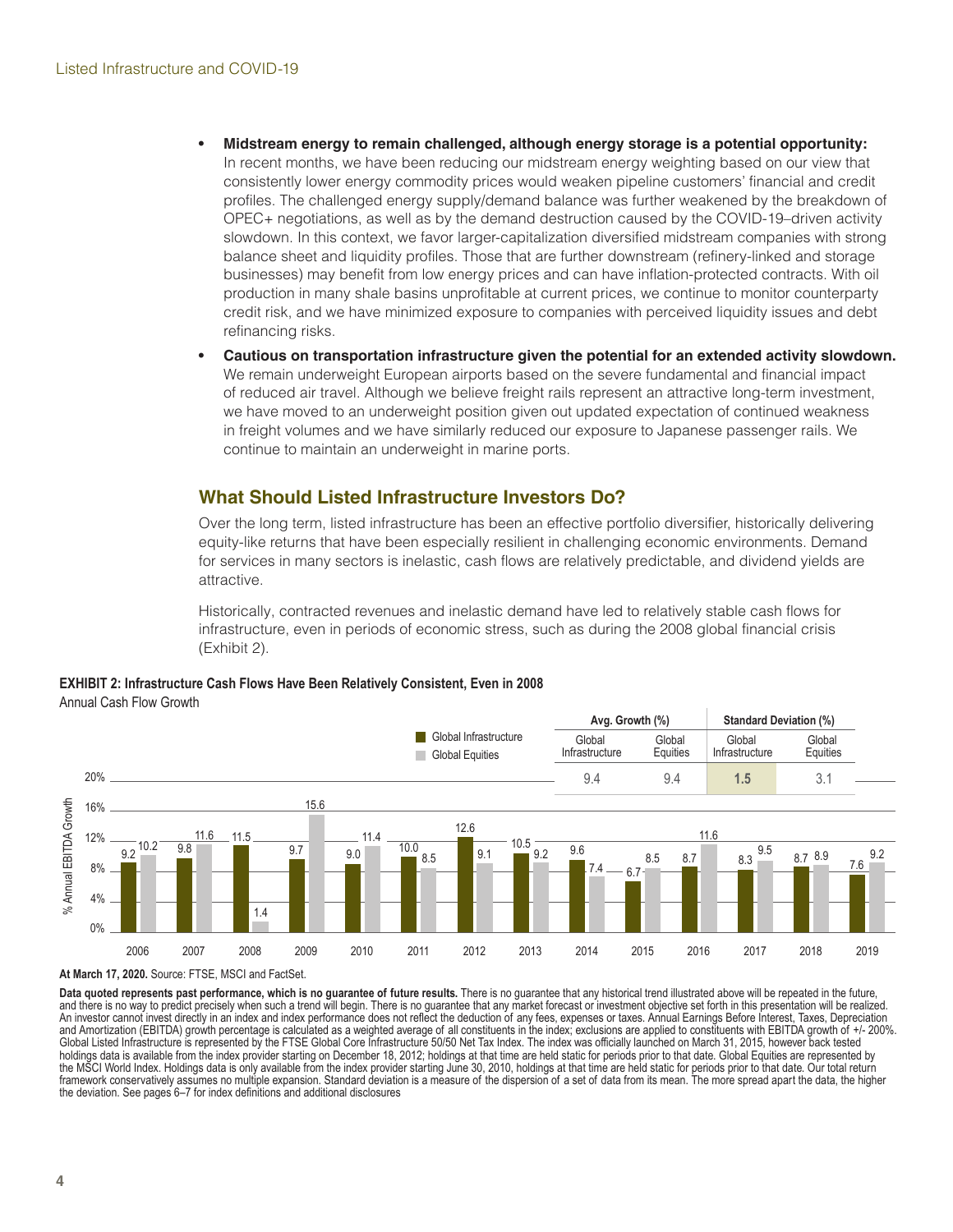For historical perspective, following the previous six market corrections of 10% or more, listed infrastructure generally had strong absolute returns in the ensuing three- and six-month periods, on average (Exhibit 3).

### **EXHIBIT 3: Performance After Market Corrections**

|                                                 |                     |                |                                    |                                      |                                                          | <b>Returns 3 months After the</b><br><b>Trough Date</b> |                           |                                    | <b>Returns 6 months After the</b><br><b>Trough Date</b> |                           |                                           |
|-------------------------------------------------|---------------------|----------------|------------------------------------|--------------------------------------|----------------------------------------------------------|---------------------------------------------------------|---------------------------|------------------------------------|---------------------------------------------------------|---------------------------|-------------------------------------------|
| <b>Cause of the Correction</b>                  | Peak<br><b>Date</b> | Trough<br>Date | U.S.<br><b>Equities</b><br>Selloff | Global<br><b>Equities</b><br>Selloff | <b>Global Listed</b><br><b>Infrastructure</b><br>Selloff | U.S.<br><b>Equities</b>                                 | Global<br><b>Equities</b> | Global<br>Listed<br>Infrastructure | U.S.<br><b>Equities</b>                                 | Global<br><b>Equities</b> | Global<br>Listed<br><b>Infrastructure</b> |
| "Shocktober" Worldwide Stock Market<br>Downturn | 9/20/18             | 12/24/18       | $-19.4%$                           | $-17.5%$                             | $-9.4%$                                                  | 20.0%                                                   | 16.8%                     | 18.5%                              | 25.2%                                                   | 21.1%                     | 23.2%                                     |
| Feb 2018 Correction                             | 1/26/18             | 2/8/18         | $-10.1%$                           | $-9.0\%$                             | $-8.3%$                                                  | 6.0%                                                    | 4.6%                      | 4.7%                               | 11.6%                                                   | 7.0%                      | 8.8%                                      |
| "The Great Fall of China" Market Selloff        | 7/20/15             | 2/11/16        | $-13.0%$                           | $-16.8%$                             | $-16.1%$                                                 | 13.5%                                                   | 13.2%                     | 16.3%                              | 20.8%                                                   | 19.7%                     | 24.0%                                     |
| European Sovereign Debt Crisis                  | 4/29/11             | 10/3/11        | $-18.6%$                           | $-21.8%$                             | $-8.5%$                                                  | 16.9%                                                   | 12.7%                     | 11.4%                              | 30.1%                                                   | 23.8%                     | 17.2%                                     |
| Flash Crash                                     | 4/23/10             | 7/2/10         | $-15.6%$                           | $-14.9%$                             | $-9.2%$                                                  | 12.7%                                                   | 14.8%                     | 16.2%                              | 24.2%                                                   | 24.5%                     | 20.8%                                     |
| Global Financial Crisis                         | 10/9/07             | 3/9/09         | $-55.3%$                           | $-57.4%$                             | $-48.3%$                                                 | 39.7%                                                   | 43.0%                     | 30.0%                              | 52.0%                                                   | 58.4%                     | 42.8%                                     |
| Average                                         |                     |                |                                    |                                      |                                                          | 18.1%                                                   | 17.5%                     | 16.2%                              | 27.3%                                                   | 25.7%                     | 22.8%                                     |

#### **At March 17, 2020.** Source: Cohen & Steers.

**Data quoted represents past performance, which is no guarantee of future results.** *An investor cannot invest directly in an index and index performance does not reflect the deduction of any fees, expenses or taxes*. U.S. equities are represented by the Standard & Poor's 500 Index. Global equities are represented by the MSCI World Index net. Global Listed<br>Infrastructure is represented by Dow

> We understand these are unprecedented times and we will continue to provide updates as the situation evolves. In the meantime, please reach out to your Cohen & Steers representative with any questions.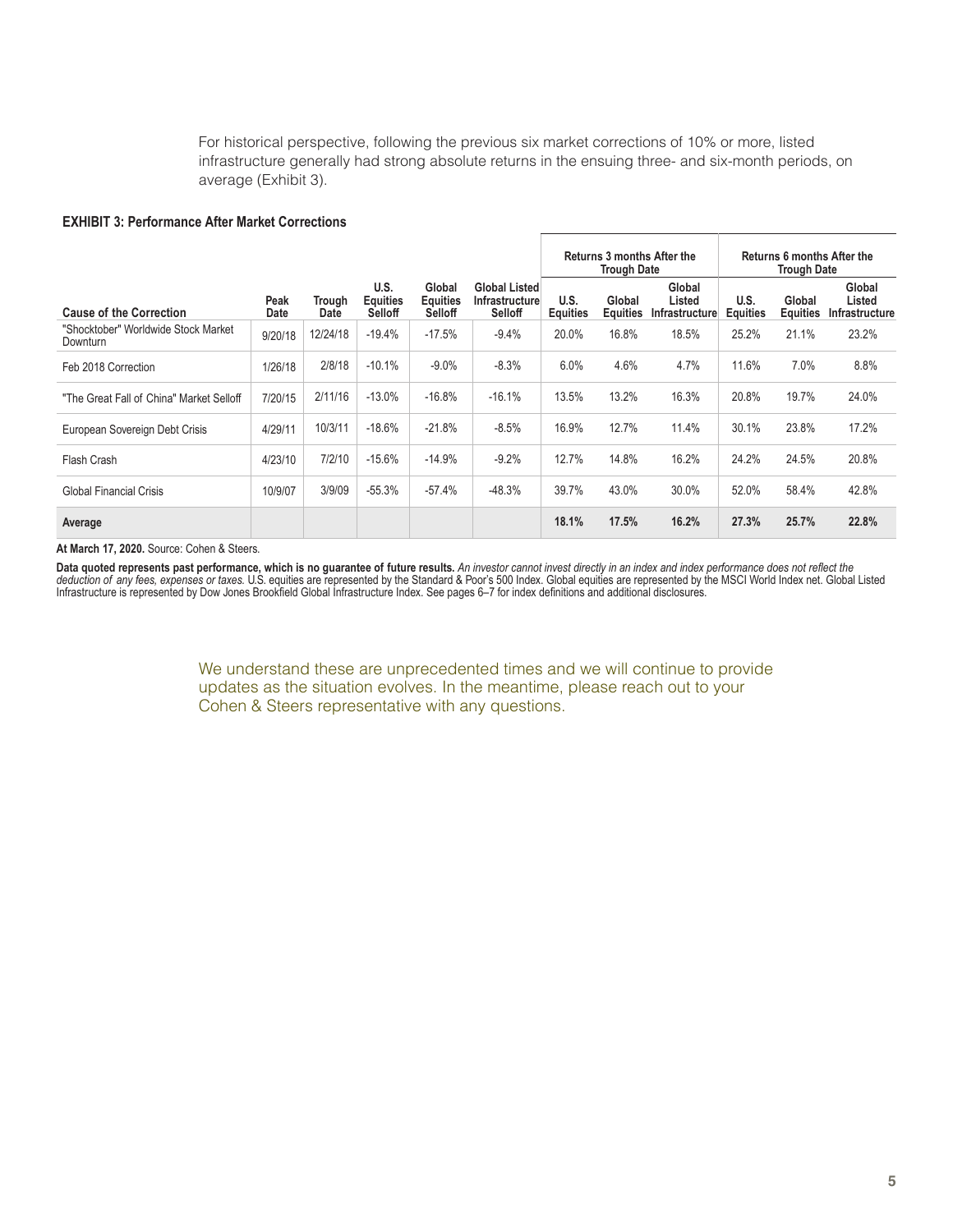Listed Infrastructure and COVID-19

**Index Definitions.** *An investor cannot invest directly in an index and index performance does not reflect the deduction of any fees, expenses or taxes. Index comparisons have limitations as volatility and other characteristics may differ from a particular investment.*

The Dow Jones Brookfield Global Infrastructure Index is a float-adjusted market-capitalization-weighted index that measures performance of globally domiciled companies that derive more than 70% of their cash flows from infrastructure lines of business.

The FTSE Developed Core Infrastructure 50/50 Index is a market-capitalization-weighted index of infrastructure and infrastructure-related securities in worldwide developed markets. Constituent weights are adjusted semi-annually according to three broad industry sectors: 50% utilities, 30% transportation, and a 20% mix of other sectors, including pipelines, satellites, and telecommunication towers.

The MSCI World Index - net is a free-float-adjusted index that measures performance of large- and mid-capitalization companies representing developed market countries and is net of dividend withholding taxes.

The S&P 500 Index is an unmanaged index of 500 large-capitalization stocks that is frequently used as a general measure of U.S. stock market performance.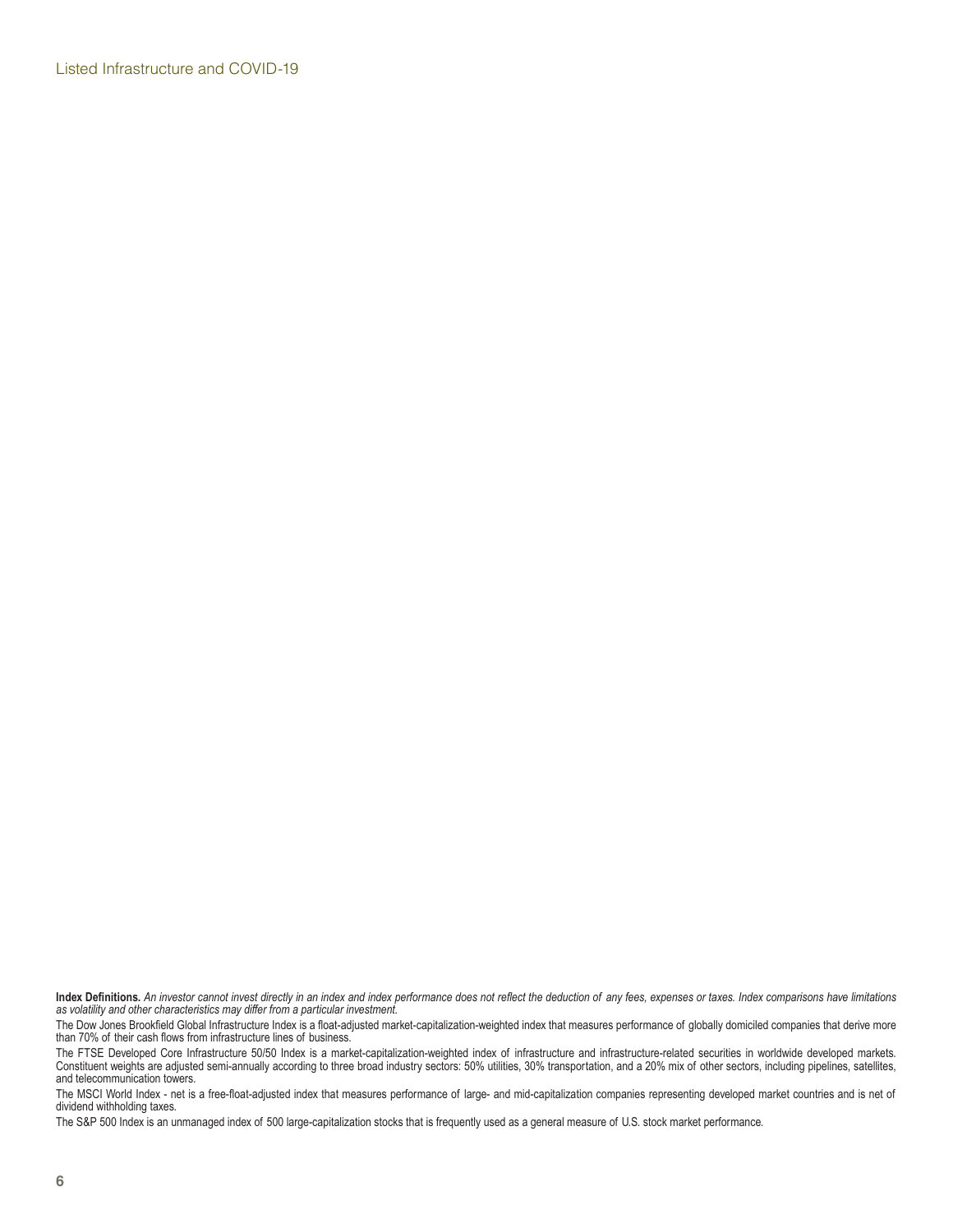#### **Important Disclosures**

Data quoted represents past performance, which is no guarantee of future results. The information presented above does not reflect the performance of any fund or other account managed or serviced by Cohen & Steers, and there is no guarantee that investors will experience the type of performance reflected above. There is no guarantee that any historical trend illustrated herein will be repeated in the future, and there is no way to predict precisely when such a trend will begin. There is no guarantee that any market forecast made in this document will be realized. The views and opinions in the preceding document are as of the date of publication and are subject to change without notice. This material represents an assessment of the market environment at a specific point in time and should not be relied upon as investment advice, does not constitute a recommendation to buy or sell a security or other investment and is not intended to predict or depict performance of any investment. This material is not being provided in a fiduciary capacity and is not intended to recommend any investment policy or investment strategy or take into account the specific objectives or circumstances of any investor. We consider the information in this presentation to be accurate, but we do not represent that it is complete or should be relied upon as the sole source of suitability for investment. Cohen & Steers does not provide investment, tax or legal advice. Please consult with your investment, tax or legal adviser regarding your individual circumstances prior to investing.

Risks of Investing in Global Infrastructure Securities. Investments in global infrastructure securities will likely be more susceptible to adverse economic or regulatory occurrences affecting global infrastructure companies than an investment that is not primarily invested in global infrastructure companies. Infrastructure issuers may be subject to regulation by various governmental authorities and may also be affected by governmental regulation of rates charged to customers, operational or other mishaps, tariffs, and changes in tax laws, regulatory policies, and accounting standards.

Cohen & Steers Capital Management, Inc. (Cohen & Steers) is a registered investment advisory firm that provides investment management services to corporate retirement, public and union retirement plans, endowments, foundations and mutual funds. Cohen & Steers UK Limited is authorized and regulated by the Financial Conduct Authority of the United Kingdom (FRN 458459). Cohen & Steers Asia Limited is authorized and registered with the Hong Kong Securities and Futures Commission (ALZ367). Cohen & Steers Japan Limited is a registered financial instruments operator (investment advisory and agency business and discretionary investment management business with the Financial Services Agency of Japan and the Kanto Local Finance Bureau No. 3157) and is a member of the Japan Investment Advisers Association.

Notes for Readers in the Middle East: This document is for information purposes only. It does not constitute or form part of any marketing initiative, any offer to issue or sell, or any solicitation of any offer to subscribe or purchase, any products, strategies or other services nor shall it or the fact of its distribution form the basis of, or be relied on in connection with, any contract resulting therefrom. In the event that the recipient of this document wishes to receive further information with regard to any products, strategies other services, it shall specifically request the same in writing from us.

### **About Cohen & Steers**

Cohen & Steers is a global investment manager specializing in liquid real assets, including real estate securities, listed infrastructure and natural resource equities, as well as preferred securities and other income solutions. Founded in 1986, the firm is headquartered in New York City, with offices in London, Hong Kong and Tokyo.